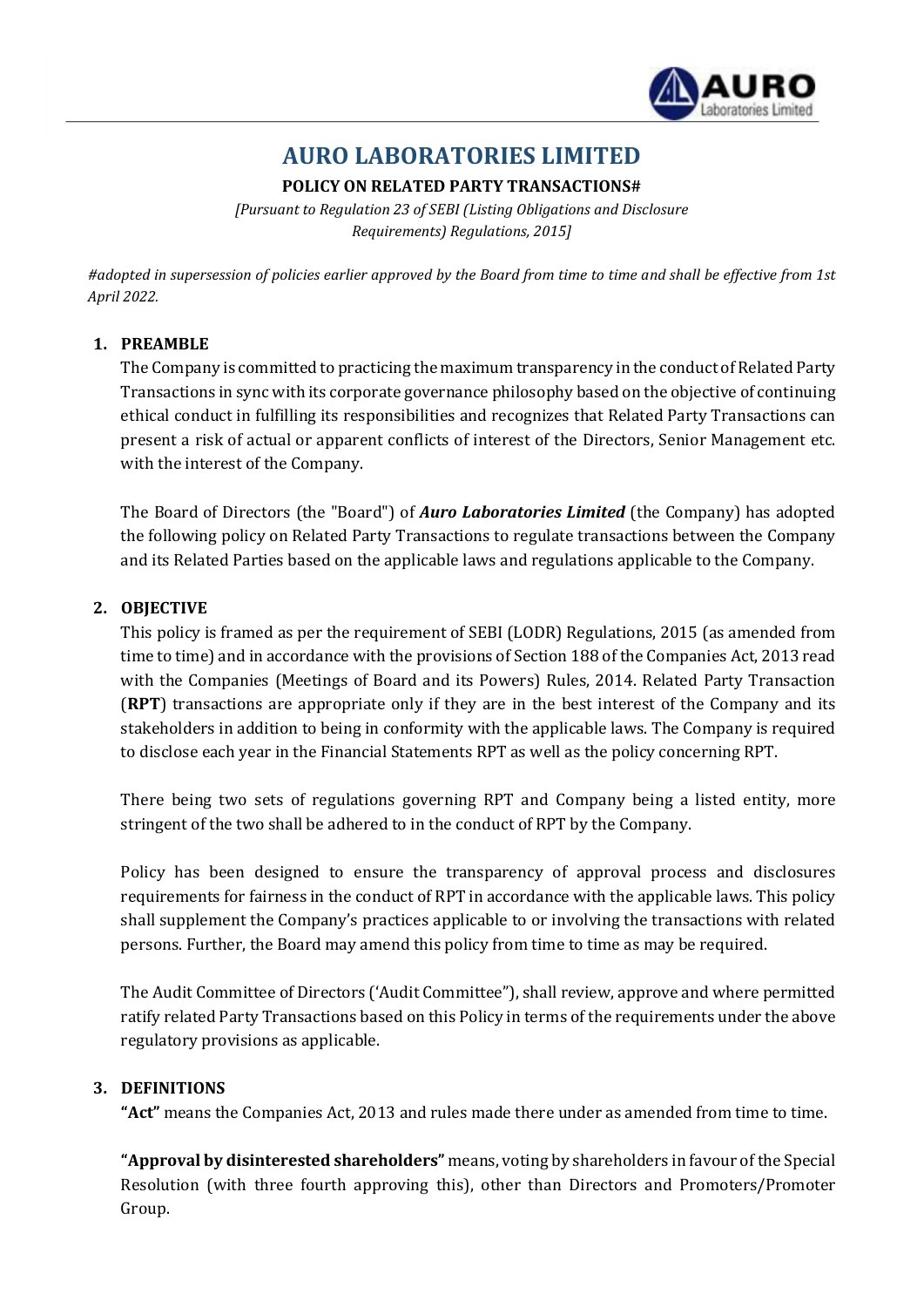"Arm's length transaction" means a transaction between two related parties that is conducted as if they were unrelated, so that there is no conflict of interest. For determination of Arm's Length basis, guidance may be taken from provisions of Transfer Pricing under Income Tax Act, 1961.

"Audit Committee or committee" means a committee of the Board of Directors of the Company constituted under provisions of the Act and Listing Regulations.

"Board of Directors or Board" shall mean Board of Directors of the Company.

"Control" as defined under the Act includes the right to appoint majority of the Directors or to control the management or policy decisions exercisable by a person or persons acting individually or in concert, directly or indirectly, including by virtue of their shareholding or management rights or shareholders agreements or voting agreements or in any other manner.

Provided that a director or officer of a target company shall not be considered to be in control over such target company, merely by virtue of holding such position; [As per SEBI (SAST) Regulation]

"Listing Regulations" means Securities and Exchange Board of India (Listing Obligations and Disclosure Requirements) Regulations, 2015, as amended from time to time.

**"Material Modification"** in terms of SEBI LODR means any modification(s) in the pricing, quantity or overall transaction value having a variance of 20% (twenty percent) or more, in the relevant previously approved related party transaction.

"Material Related Party Transactions" means a transaction with a related party if the transaction(s) to be entered into individually or taken together with previous transactions during a financial year:

- i. In case of transactions involving payments made with respect to brand usage or royalty, if it exceeds 5% of the annual consolidated turnover of the Company as per its last audited financial statements;
- ii. In case of any other transaction(s), if the amount exceeds Rs 1,000 crores or 10% (ten percent) of the annual consolidated turnover of the Company as per its last audited financial statements, [whichever is lower].

"Related Party" as per SEBI LODR regulations, 2015 means a related party as defined under subsection (76) of section 2 of the Companies Act, 2013 or under the applicable accounting standards:

[Provided that:

(a) any person or entity forming a part of the promoter or promoter group of the listed entity; or (b) any person/entity holding equity shares in the listed entity, as below, either directly or on a beneficial interest basis at any time during the immediately preceding financial year:

(i) of twenty per cent or more; or

(ii) of ten per cent or more, with effect from April 1, 2023;

"Related party transaction" means transaction in the nature of contract involving transfer of resources, services or obligations between the Company and the Related Party, regardless of whether a price is charged.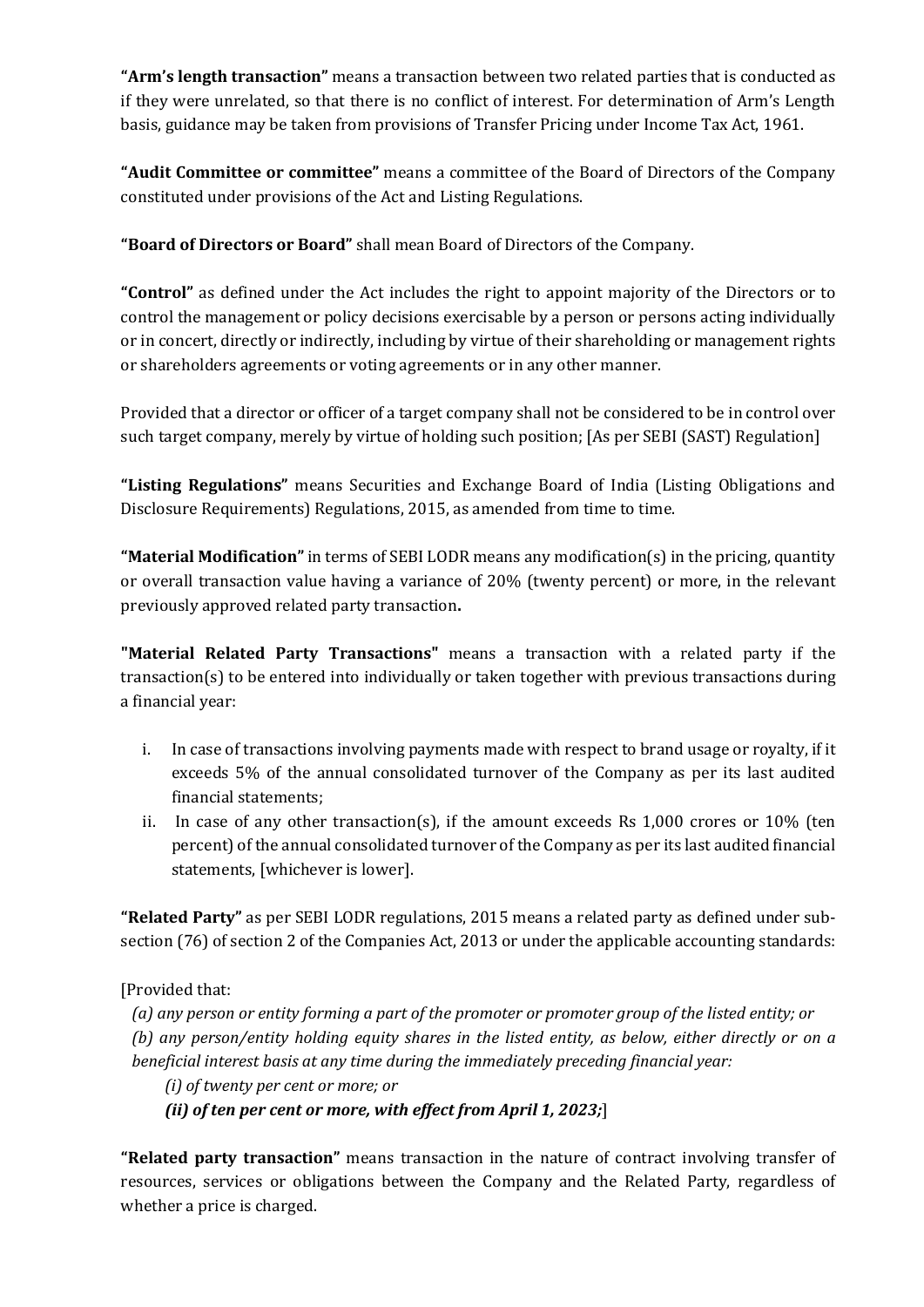Explanation – A "transaction" with a Related Party shall be construed to include single or a group of transactions in a contract.

[The RPT shall include transactions between -

a. the Company or any of its subsidiaries on one hand and a related party of the Company or any of its subsidiaries on the other hand;

b. the Company or any of its subsidiaries on one hand, and any other person or entity on the other hand, the purpose and effect of which is to benefit a related party of the Company or any of its subsidiaries w.e.f. April 1, 2023.]

## 4. POLICY

## a) Terms of the policy

All Related Party Transactions, where the Company is a party to such transactions, must be reported to the Audit Committee and referred for approval by the Committee in accordance with this policy.

Provided that only those members of the audit committee, who are independent directors, shall approve related party transactions

## b) Identification of Potential Related Party Transactions

Each Director and Key Managerial Personnel is responsible for providing notice to the Board or Audit Committee of any potential Related Party Transaction involving him or her or his or her relative, including any additional information about the transaction that the Board/Audit Committee may reasonably require. Audit Committee will determine whether the transaction does, in fact, constitute a Related Party Transaction requiring compliance with the Policy.

The Company strongly advocates receipt of such notice of any potential Related Party Transaction well in advance so that the Audit Committee/Board has adequate time to obtain and review information about the proposed transaction.

## c) Review and approval of related party transaction Audit Committee

- All Related Party Transaction as prescribed under the Companies Act, 2013 and the Listing Regulations and subsequent material modification(s) shall be subject to the prior approval of the Audit Committee.
- Members of the audit committee, who are independent directors, shall only approve related party transactions.
- The Audit Committee may grant omnibus approval for Related Party Transactions proposed to be entered into by the Company subject to compliance of the conditions contained in the Companies Act, 2013 and SEBI LODR as amended from time to time.
- The Audit Committee will review in each of its meeting, at least on a quarterly basis, the details of RPTs in pursuance of each of the omnibus approval given.
- Such omnibus approvals shall be valid for a period not exceeding one year and shall require fresh approvals after the expiry of one year.
- The audit committee shall also review the status of long-term (more than one year) or recurring RPTs on an annual basis.

The Committee shall also satisfy itself the need for such omnibus approval and that such approval is in the interest of the Company.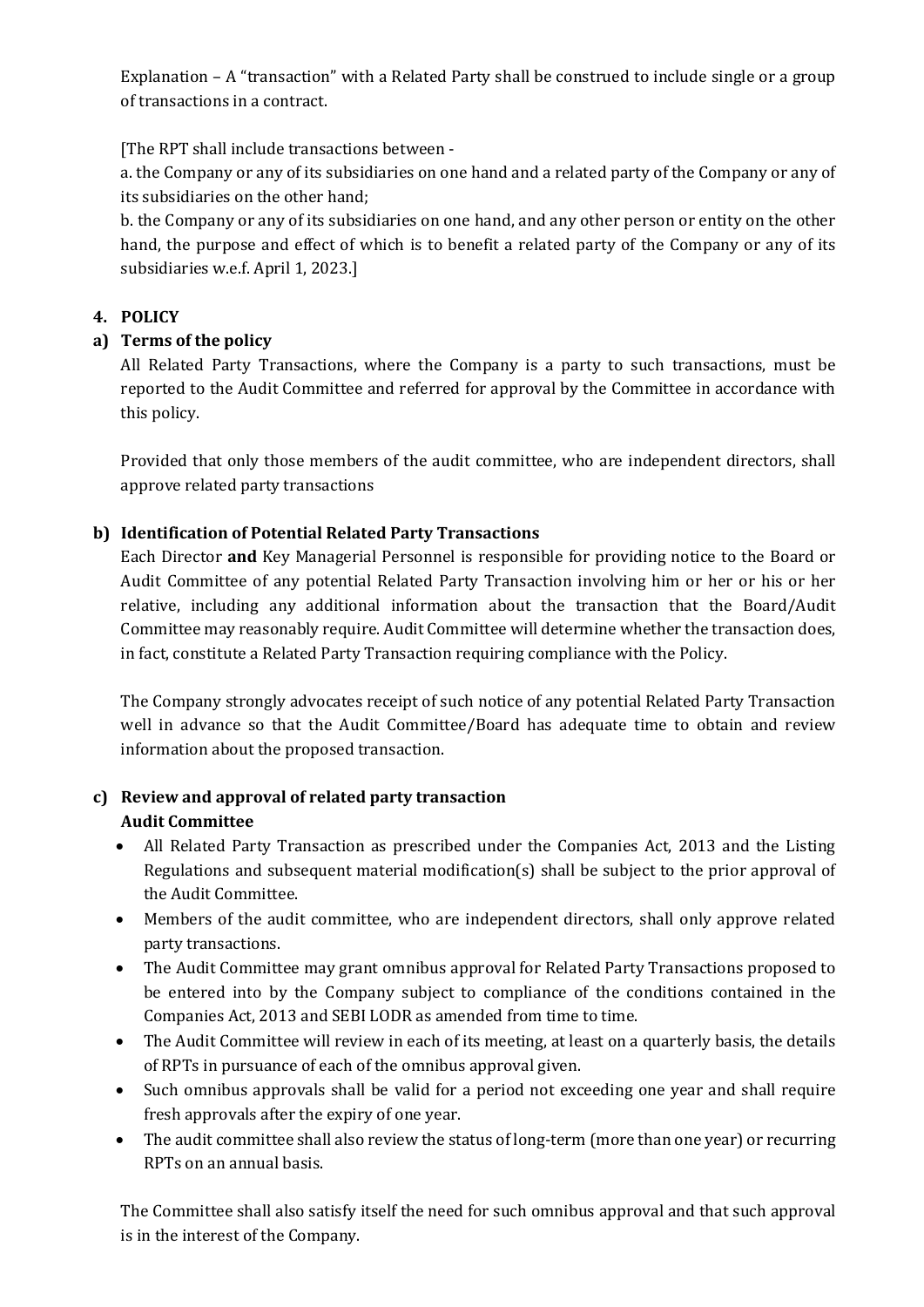If any additional Related Party Transaction is to be entered by the Company post omnibus approval granted by the Audit Committee, then the Company shall present such transaction before the Audit Committee in its next meeting for its prior approval.

- The Audit Committee shall also review the statement of significant related party transactions submitted by management as per its terms of reference.
- Any member of the Committee who has a potential interest in any Related Party Transaction shall abstain from discussion and voting on the approval of the Related Party Transaction.
- To review a Related Party Transaction, the Committee shall be provided with the necessary information [(as prescribed under the Companies Act, 2013 and/or the SEBI Listing Regulations, from time to time)], to the extent relevant, with respect to actual or potential Related Party Transactions.
- The Audit Committee shall recommend the Related Party Transactions for approval of Board of Directors / Shareholders as per terms of this policy.

## d) Approval of the Board

All Related Party Transactions which are not in the ordinary course of business or not at the arm's length price shall require prior approval of the Board of Directors of the Company.

Where any director is interested in any Related Party Transaction, such director will abstain from discussion and voting on the subject matter of the resolution relating to such Transaction.

Further, If the Audit Committee determines that a particular RPT needs to be brought before the Board or if the Board on its own accord elects to review any such matter or it is mandatory under any law for the Board to approve such RPT, then the Board shall consider and approve such RPT. In doing so, the Board may impose such condition or modification as may be necessary or appropriate under the circumstances.

## e) Approval of the Shareholders

All related party transactions which are not in the ordinary course of business or not at the arm's length price and are exceeding threshold limits prescribed in the Act shall require prior approval of shareholders of the Company by way of Ordinary Resolution.

No related party can vote to approve the resolution for above purpose. For this purpose, all entities falling under the definition of related parties shall not vote to approve the relevant transaction irrespective of whether the entity is a party to the particular transaction or not.

Further, the information as prescribed under the Companies Act, 2013 and/or the SEBI Listing Regulations, from time to time shall be provided in the Notice to the shareholders for consideration of RPTs.

## f) Transactions not requiring approval

Notwithstanding the foregoing, the following RPTs shall not require the approval of Audit Committee, Board or Shareholders except where required under specific provisions of the Companies Act:

i. Transactions pertaining to the appointment and remuneration of Directors and KMPs that are already approved on the recommendation of the Nomination and Remuneration